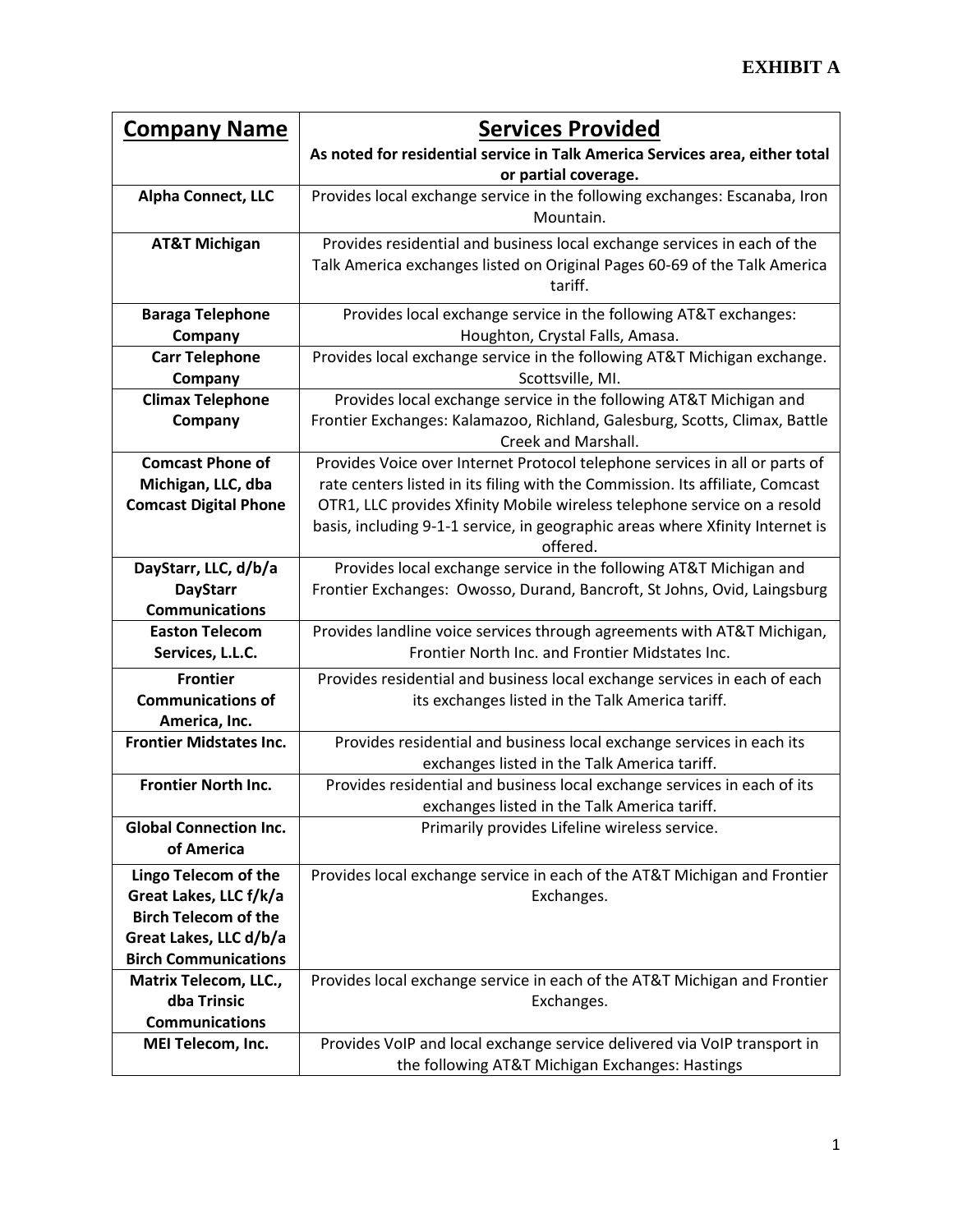| <b>Metro FiberNet, LLC</b>  | Provides local exchange service in the following AT&T Michigan and                                                                                 |
|-----------------------------|----------------------------------------------------------------------------------------------------------------------------------------------------|
|                             | Frontier North Exchanges: Lansing, Mason, Grand Rapids, Ypsilanti, Ann                                                                             |
|                             | Arbor, Royal Oak, Southfield, Detroit Zone 01, Bath, Saline.                                                                                       |
| <b>Midwest Energy</b>       | Provides local exchange service in the following AT&T Michigan Exchanges:                                                                          |
| Cooperative d/b/a           | Niles Cass Eau Claire Vicksburg Kalamazoo Fulton Scotts Coloma                                                                                     |
| <b>Midwest Energy &amp;</b> | Watervilet Benton Harbor Chelsea and in the Frontier exchanges of:                                                                                 |
| <b>Communications</b>       | Cassopolis White Pigeon Three Rivers Constantine Lawton Paw Paw                                                                                    |
|                             | Decatur Dowagiac Edwardsburg Union Vandalia Marcellus Schoolcraft                                                                                  |
|                             | Mattawan Gobles Covert Hartford Sturgis Centreville Bangor Mendon                                                                                  |
|                             | Adrian Tecumseh Blissfield Hudson Tipton Clinton Sister Lakes Lawrence                                                                             |
|                             | Morenci Addison Stockbridge Gregory Onsted                                                                                                         |
| <b>Ogden Telephone</b>      | Provides local exchange services in the following AT&T Michigan and                                                                                |
| Company                     | Frontier Exchanges: Frontier: Blissfield, Michigan exchange 517-486.                                                                               |
| <b>Peninsula Fiber</b>      | Ready to provide local exchange service in the exchanges listed in its filing,                                                                     |
| <b>Network Next</b>         | mainly in the Upper Peninsula.                                                                                                                     |
| <b>Generation Services,</b> |                                                                                                                                                    |
| LLC                         |                                                                                                                                                    |
| <b>Peninsula Fiber</b>      | Ready to provide local exchange service in the exchanges listed in its filing                                                                      |
| Network, LLC                | with the Commission.                                                                                                                               |
|                             |                                                                                                                                                    |
|                             |                                                                                                                                                    |
|                             |                                                                                                                                                    |
| <b>Sand Creek Telephone</b> | Provides local exchange service in the following AT&T Michigan and                                                                                 |
| Company                     | Frontier Exchanges: Morenci.                                                                                                                       |
| <b>Southwest Michigan</b>   | Provides local exchange service in the following AT&T Michigan and                                                                                 |
| <b>Communications, Inc.</b> | Frontier Exchanges: Paw Paw, Mattawan, Lawrence, Lawton, Gobles,                                                                                   |
|                             | Bangor, Pullman, South Haven, Grand Junction, Covert, Decatur, Hartford.                                                                           |
| TC3 Telecom, Inc.           | Provides local exchange service in the following AT&T Michigan and                                                                                 |
|                             | Frontier Exchanges. Adrian, Blissfield, Clinton, Hudson, Morenci, Onsted,                                                                          |
|                             | Palmyra, Riga and Tecumseh.                                                                                                                        |
| <b>Tri-County Electric</b>  | Provides local exchange service in the following AT&T Michigan and<br>Frontier Exchanges: Alto, Bellevue, Charlotte, Clarksville, Dansville, Eaton |
| Cooperative                 | Rapids, Fitchburg, Grand Ledge, Ionia, Lake Odessa, Leslie, Mason,                                                                                 |
|                             | Mulliken, Nashville, Onondaga, Portland, Potterville, Rives Junction,                                                                              |
|                             | Stockbridge and Vermontville.                                                                                                                      |
| <b>Upper Peninsula</b>      | Provides local exchange service in the following AT&T Michigan and                                                                                 |
| <b>Telephone Company</b>    | Frontier Exchanges: Traverse City and Escanaba.                                                                                                    |
| Westphalia Broadband,       | Provides local exchange service in the following AT&T Michigan and                                                                                 |
| Inc.                        | Frontier Exchanges: St. Johns, Dewitt, Fowler-Pewamo.                                                                                              |
| <b>Winn Telephone</b>       | Provides local exchange service in the following AT&T Michigan and                                                                                 |
| <b>Company dba Winn</b>     | Frontier Exchanges: Alma, Ithaca, Mt. Pleasant, Shepherd, St. Louis,                                                                               |
| <b>Telecom</b>              | Vestaburg, Weidman, Alpena, Ashley, Breckenridge, Carson City, Edmore,                                                                             |
|                             | Elsie, Gaylord, Hubbardston, Hemlock, Lakeview, Fowler-Pewamo, Maple                                                                               |
|                             | Rapids, Merrill, Middleton, Muir, Onaway, Ovid, Owossa, Palo, Pompeii,                                                                             |
|                             | Remus, Riverdale, Sheridan, Sidney, Six Lakes, St. Johns, Stanton, Clare,                                                                          |
|                             | Farwell, Harrison, Rosebush.                                                                                                                       |